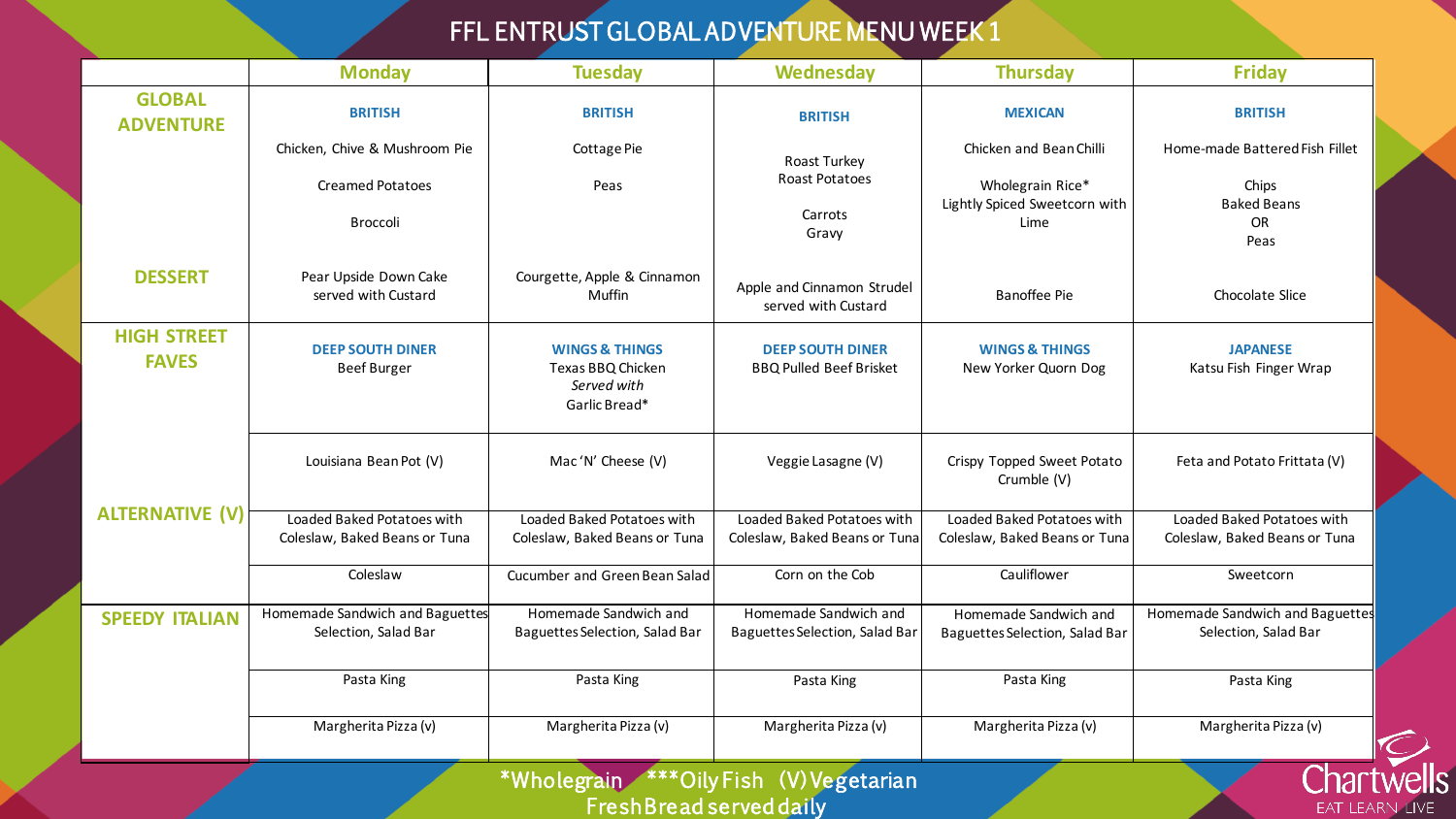## FFL ENTRUST GLOBAL ADVENTURE MENU WEEK 2

|                                                                                                              | <b>Monday</b>                                                               | <b>Tuesday</b>                                                                   | Wednesday                                                                     | <b>Thursday</b>                                                                                                          | <b>Friday</b>                                                                                 |  |
|--------------------------------------------------------------------------------------------------------------|-----------------------------------------------------------------------------|----------------------------------------------------------------------------------|-------------------------------------------------------------------------------|--------------------------------------------------------------------------------------------------------------------------|-----------------------------------------------------------------------------------------------|--|
| <b>GLOBAL</b><br><b>ADVENTURE</b>                                                                            | <b>BRITISH</b>                                                              | <b>BRITISH</b>                                                                   | <b>BRITISH</b>                                                                | <b>JAPANESE</b>                                                                                                          | <b>BRITISH</b>                                                                                |  |
|                                                                                                              | Creamy Chicken Cobbler                                                      | Pork Sausage, Mashed Potato and<br>Red Onion Gravy                               | Roast Beef                                                                    | Chicken Katsu Curry                                                                                                      | Home-made Battered Fish Fillet<br>Chips                                                       |  |
|                                                                                                              | Thyme Potatoes<br><b>Broccoli</b>                                           | Vegetarian Sausage<br>Creamed Potato<br>Broccoli                                 | Roast Potatoes<br>Cabbage<br>Gravy                                            | Japanese Noodles                                                                                                         | <b>Baked Beans</b><br><b>OR</b><br>Peas                                                       |  |
| <b>DESSERT</b>                                                                                               | Plum and Apple Shortcake Crumble<br>served with Custard                     | Lemon Drizzle Cake<br>Fruit Slice                                                | Apple and Carrot Slice                                                        | Apple and Blackberry Pie<br>served with Custard                                                                          | Carrot & Banana Slice<br>Fruit Slice                                                          |  |
| <b>HIGH STREET</b><br><b>FAVES</b>                                                                           | <b>DEEP SOUTH DINER</b><br>Beef Barbecoa Burrito                            | <b>CHINESE</b><br>Garlic and Soy Chicken<br>Served with<br>Garlic and Herb Bread | <b>DEEP SOUTH DINER</b><br>Creamy Fish Pasta Bake ***                         | <b>WINGS &amp; THINGS</b><br>Maple and Mustard Glazed<br>Chicken Melt<br><b>Baked Garlic &amp; Herb Potato</b><br>Wedges | <b>DEEP SOUTH DINER</b><br>Piri Piri Pulled Pork Burger<br>Served with<br>Cajun Potato Wedges |  |
| <b>ALTERNATIVE (V)</b>                                                                                       | Sweet Potato & Squash Casserole (V)<br>Served with<br>Paprika Potato Wedges | Mac'N' Cheese (V)                                                                | Corn, Black Eye Bean and Feta<br>Soft Taco(V)<br>Served with<br>Jewelled Rice | Vegetable Lasagne (V)                                                                                                    | Smoky Bean and Corn Topped<br>Wedges (V)                                                      |  |
|                                                                                                              | Loaded Baked Potatoes with<br>Coleslaw, Baked Beans or Tuna                 | Loaded Baked Potatoes with<br>Coleslaw, Baked Beans or Tuna                      | Loaded Baked Potatoes with<br>Coleslaw, Baked Beans or Tuna                   | Loaded Baked Potatoes with<br>Coleslaw, Baked Beans or Tuna                                                              | Loaded Baked Potatoes with<br>Coleslaw, Baked Beans or Tuna                                   |  |
|                                                                                                              | Sweetcorn                                                                   | <b>BBQ Beans</b>                                                                 | Crunchy Salad                                                                 | Apple Slaw                                                                                                               | Coleslaw                                                                                      |  |
| <b>SPEEDY ITALIAN</b>                                                                                        | Homemade Sandwich and Baguettes<br>Selection, Salad Bar                     | Homemade Sandwich and<br>Baguettes Selection, Salad Bar                          | Homemade Sandwich and<br>Baguettes Selection, Salad Bar                       | Homemade Sandwich and<br>Baguettes Selection, Salad Bar                                                                  | Homemade Sandwich and<br>Baguettes Selection, Salad Bar                                       |  |
|                                                                                                              | Pasta King & Love Joes                                                      | Pasta King & Love Joes                                                           | Pasta King & Love Joes                                                        | Pasta King & Love Joes                                                                                                   | Pasta King & Love Joes                                                                        |  |
|                                                                                                              | Margherita Pizza (v)                                                        | Margherita Pizza (v)                                                             | Margherita Pizza (v)                                                          | Margherita Pizza (v)                                                                                                     | Margherita Pizza (v)                                                                          |  |
| <b>*Wholegrain</b><br><b>***OilyFish (V)Vegetarian</b><br><b>FreshBread served daily</b><br><b>EAT LEARN</b> |                                                                             |                                                                                  |                                                                               |                                                                                                                          |                                                                                               |  |

**LIVE**